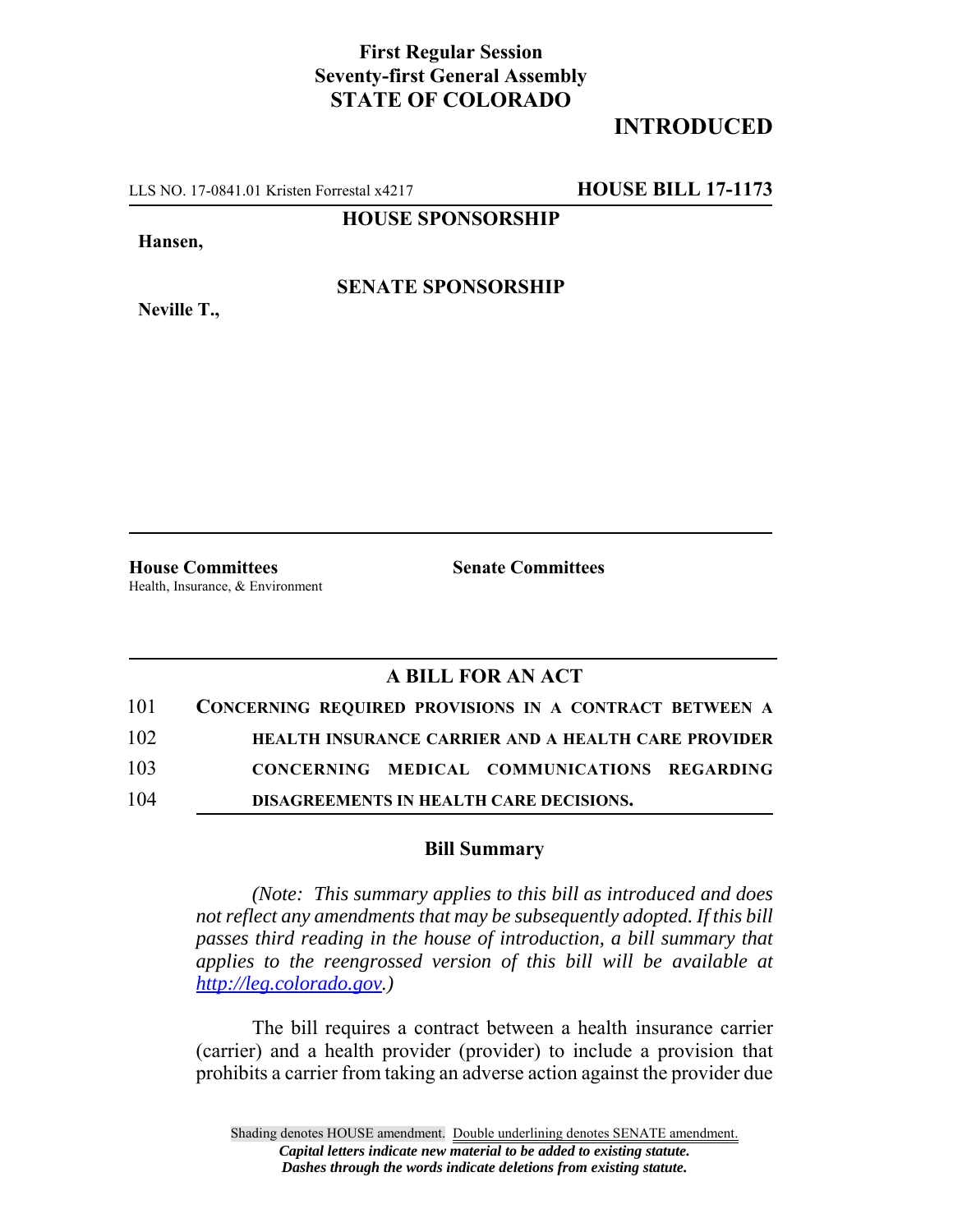to a provider's disagreement with a carrier's decision on the provision of health care services. Current law requires the contract to state that the carrier cannot terminate the contract for these same reasons.

The bill also requires the contract to contain provisions that prohibit a carrier from: Taking adverse actions for communicating with public officials on health care issues; filing complaints or reporting to public officials about conduct by a carrier that might negatively affect patient care; provides information in a forum concerning the required contract provisions; reporting alleged carrier violations; or participating in an investigation of an alleged violation.

2 **SECTION 1.** In Colorado Revised Statutes, 10-16-121, **amend** 3 (1); and **add** (7) and (8) as follows:

### 4 **10-16-121. Required contract provisions in contracts between**

 **carriers and providers - definitions.** (1) A contract between a carrier and a provider or its representative concerning the delivery, provision, payment, or offering of care or services covered by a managed care plan 8 shall MUST make provisions for the following requirements:

9 (a) The contract shall MUST contain a provision stating that neither 10 the provider nor the carrier shall be IS prohibited from protesting or 11 expressing disagreement with a medical decision, medical policy, or 12 medical practice of the carrier or provider.

13 (b) (I) The contract shall MUST contain a provision that states the 14 carrier shall not terminate the contract with MAY NOT TAKE AN ADVERSE ACTION AGAINST a provider because the provider expresses disagreement with a carrier's decision to deny or limit benefits to a covered person or because the provider assists the covered person to seek reconsideration of the carrier's decision or because a provider discusses with a current, former, or prospective patient any aspect of the patient's medical condition, any proposed treatments or treatment alternatives, whether

<sup>1</sup> *Be it enacted by the General Assembly of the State of Colorado:*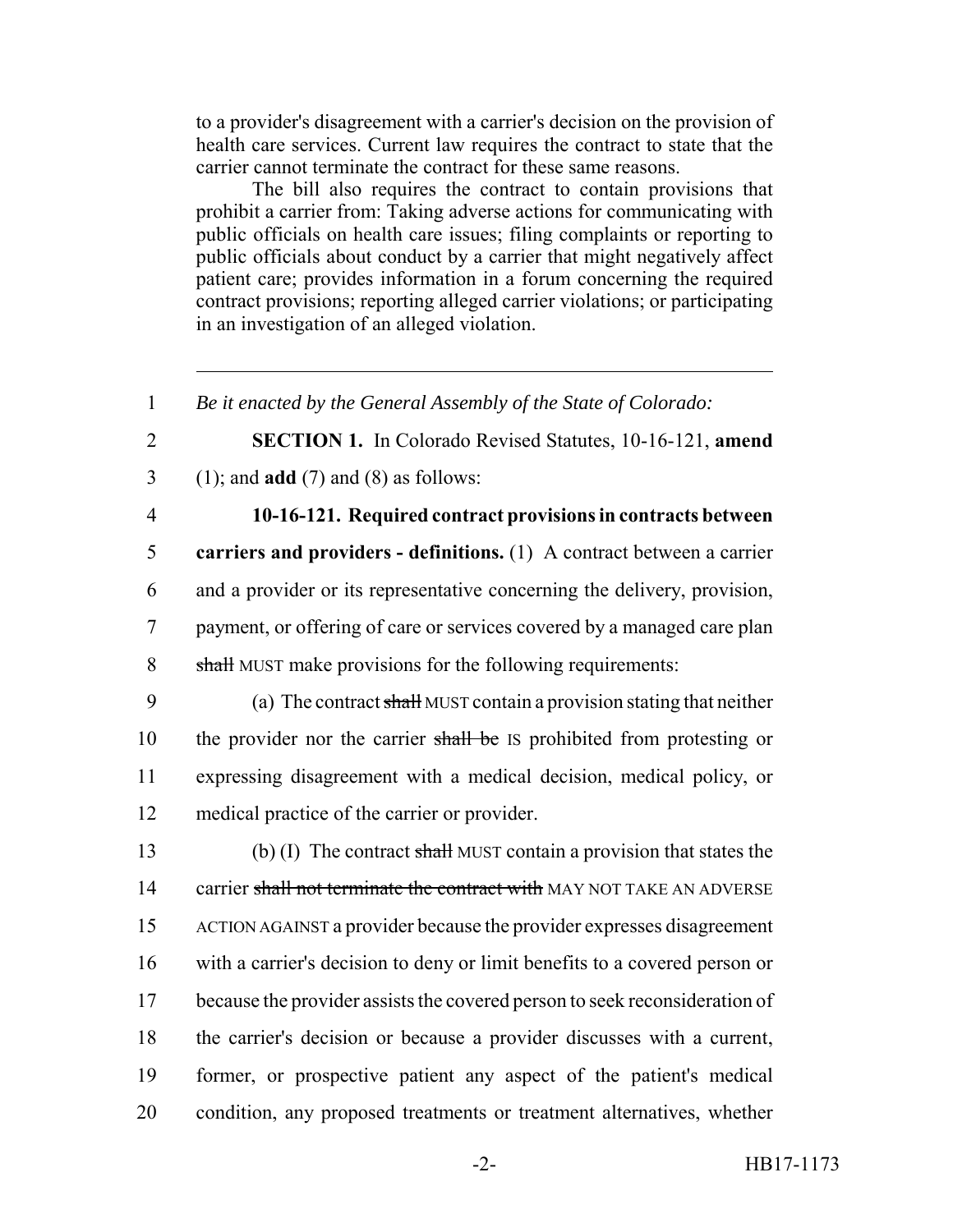covered by the plan or not, policy provisions of a plan, or a provider's personal recommendation regarding selection of a health plan based on the provider's personal knowledge of the health needs of such patients.

 (II) THE CONTRACT BETWEEN A CARRIER AND THE PROVIDER MUST STATE THAT THE CARRIER MAY NOT TAKE AN ADVERSE ACTION AGAINST A PROVIDER BECAUSE THE PROVIDER:

 (A) COMMUNICATES WITH A PUBLIC OFFICIAL OR OTHER PERSON CONCERNING PUBLIC POLICY ISSUES RELATED TO HEALTH CARE ITEMS OR SERVICES;

 (B) FILES A COMPLAINT, MAKES A REPORT, OR COMMENTS TO AN APPROPRIATE GOVERNMENTAL BODY REGARDING ACTIONS, POLICIES, OR PRACTICES OF THE CARRIER THE PROVIDER BELIEVES MIGHT NEGATIVELY 13 AFFECT THE QUALITY OF, OR ACCESS TO, PATIENT CARE;

 (C) PROVIDES TESTIMONY, EVIDENCE, OPINION, OR ANY OTHER PUBLIC ACTIVITY IN ANY FORUM CONCERNING A VIOLATION OR POSSIBLE VIOLATION OF ANY PROVISION OF THIS SECTION;

 (D) REPORTS WHAT THE PROVIDER BELIEVES TO BE A VIOLATION OF LAW TO AN APPROPRIATE AUTHORITY; OR

 (E) PARTICIPATES IN ANY INVESTIGATION INTO A VIOLATION OR POSSIBLE VIOLATION OF ANY PROVISION OF THIS SECTION.

 (c) Any contract providing for the performance of claims 22 processing functions by an entity with which the carrier contracts shall 23 MUST require such entity to comply with section 10-16-106.5 (3), (4), and (5).

25 (d) The contract shall MUST contain a provision that the provider shall not be subjected to financial disincentives based on the number of referrals made to participating providers in the health plan for covered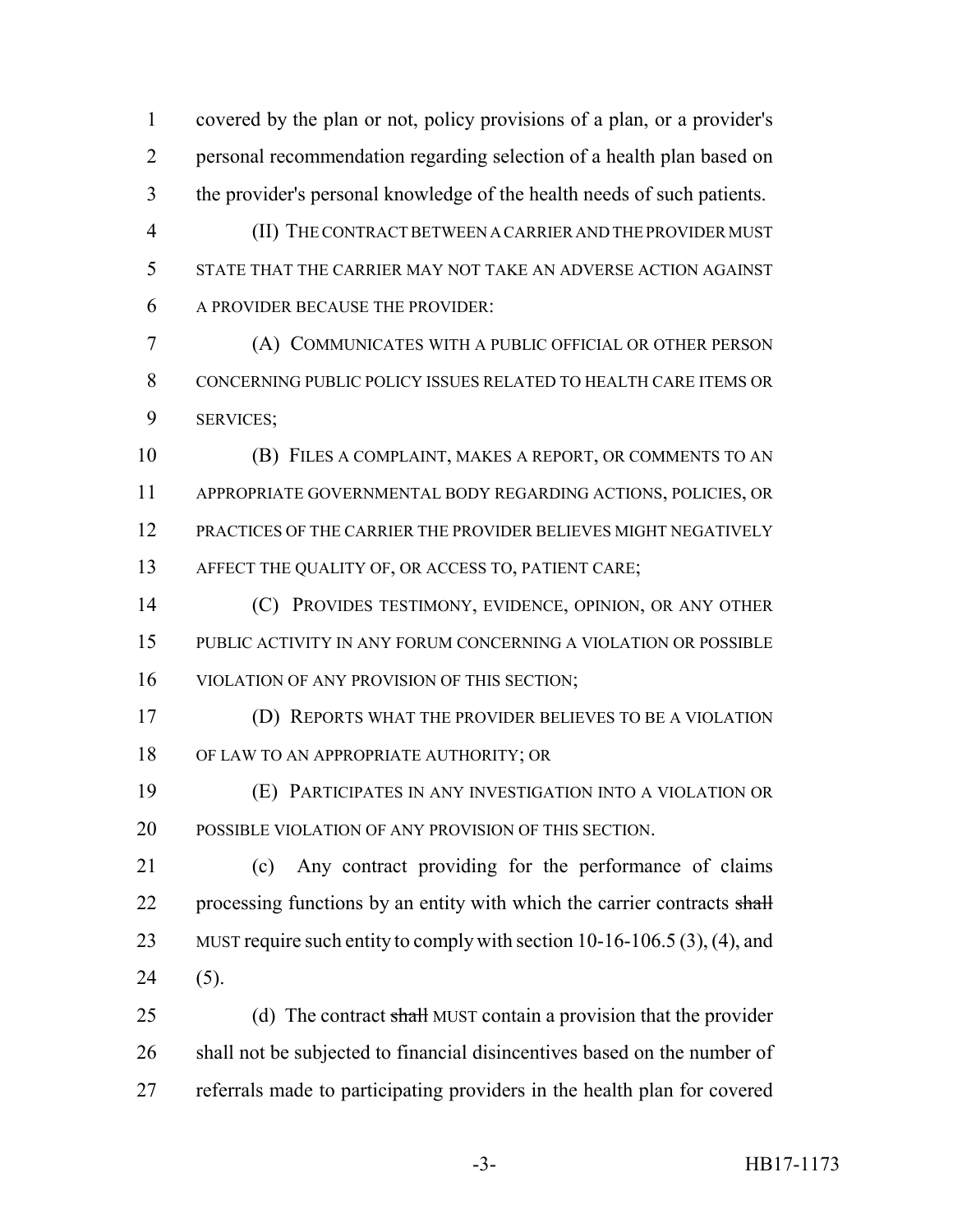benefits so long as the provider making the referral adheres to the carrier's or the carrier's intermediary's utilization review policies and procedures.

 (7) A COVERED PERSON OR PROVIDER WHO IS AGGRIEVED BY A VIOLATION OF THIS SECTION MAY BRING AN ACTION FOR INJUNCTIVE RELIEF IN A COURT OF COMPETENT JURISDICTION AND MAY SEEK RECOVERY OF REASONABLE COURT COSTS AND ATTORNEY FEES.

(8) AS USED IN THIS SECTION:

 (a) "ADVERSE ACTION" MEANS A DECISION BY A CARRIER TO TERMINATE, DENY, RESTRICT, LIMIT, OR OTHERWISE CONDITION A PROVIDER'S PARTICIPATION IN ONE OR MORE PROVIDER NETWORKS, INCLUDING A DECISION PERTAINING TO PARTICIPATION IN A NARROW NETWORK OR ALLOCATION WITHIN A TIERED NETWORK.

 (b) "NARROW NETWORK" MEANS A REDUCED OR SELECTIVE PROVIDER NETWORK THAT IS A SUBGROUP OR SUBDIVISION OF A LARGER PROVIDER NETWORK AND FROM WHICH PROVIDERS WHO PARTICIPATE IN THE LARGER NETWORK MAY BE EXCLUDED.

 (c) "TIERED NETWORK" MEANS A PROVIDER NETWORK IN WHICH: (I) PROVIDERS ARE ASSIGNED TO, OR PLACED IN, DIFFERENT BENEFIT TIERS, AS DETERMINED BY TIERING; AND

20 (II) PATIENTS RECEIVE BENEFITS AND PAY THE COPAYMENT, COINSURANCE, OR DEDUCTIBLE AMOUNTS THAT ARE ASSOCIATED WITH 22 THE BENEFIT TIER TO WHICH THE PROVIDER FROM WHOM SERVICES WERE RECEIVED IS ASSIGNED.

 (d) "TIERING" MEANS A SYSTEM THAT COMPARES, RATES, RANKS, TIERS, OR CLASSIFIES A PROVIDER'S PERFORMANCE, QUALITY OF CARE, OR COST OF CARE AGAINST OBJECTIVE STANDARDS OR AGAINST THE PRACTICE OR PERFORMANCE OF OTHER HEALTH CARE PROVIDERS. "TIERING"